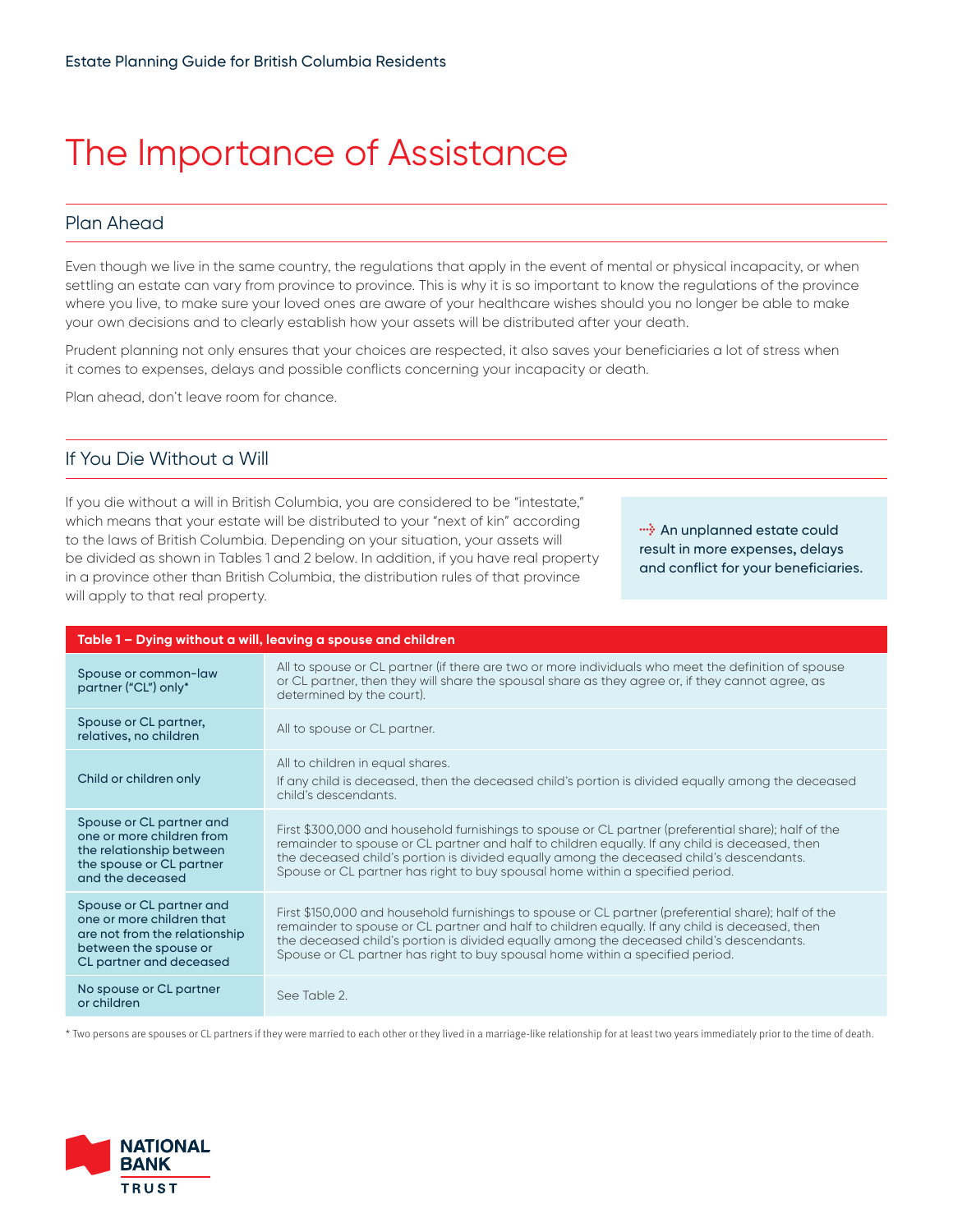| Table 2 – Dying without a will, leaving no spouse or children             |                                                                                                                                                           |  |
|---------------------------------------------------------------------------|-----------------------------------------------------------------------------------------------------------------------------------------------------------|--|
| Father and mother                                                         | 100% divided equally between father and mother, or wholly to the survivor of them.                                                                        |  |
| Father and mother are<br>deceased, survived<br>by the deceased's siblings | 100% divided equally among the siblings (or if a sibling is deceased, then the deceased sibling's share<br>is divided equally among his or her children). |  |

If the intestate dies leaving no spouse, children or descendants, parents, siblings, nieces or nephews, then the estate must be distributed as follows:

- a) half to grandparents on one side or all to the survivor, or if no surviving grandparent to descendants of the grandparents; and
- b) half to grandparents on other side or all to survivor, or their descendants in same manner as (a) above.

#### Incapacity Management

In British Columbia, incapacity planning includes:

- > Enduring Powers of Attorney for financial and legal matters;
- > Representation Agreements for personal and health care matters;
- > Advance Directives to provide guidance to health care practitioners on your wishes for medical treatment if you are not able to express your wishes at the time of need; and
- > Nomination of Committee.

An Enduring Power of Attorney authorizes the attorney to make financial and legal decisions on your behalf. Your attorney can do anything with your property that you could do when capable, with certain restrictions such as making or altering a will or making gifts or loans above certain amounts on behalf of the donor. Further restrictions on the authority of your attorney may be set out in the Enduring Power of Attorney document. The Enduring Power of Attorney only applies while you are alive and ceases to be effective upon your death. It is important that the attorney is someone that you trust and someone who has the skills to manage your property. In addition, for older adults, it is essential to appoint a younger person, possibly as an alternate to act if the first person selected cannot fulfill his or her duties. In some cases, it may be appropriate to appoint a trust company, such as National Bank Trust as your attorney for property.

A Representation Agreement gives the authority to your representative to make health and personal care decisions on your behalf. The representative should be someone who respects your philosophy of life and whom you trust to honour your wishes regarding your health and personal care. Discussing your wishes ahead of time with your representative will help him or her understand the type of care you wish to receive and will make it easier for your representative to make health and personal care decision for you when the time comes.

An Advance Directive is a document that provides written directions to health care providers regarding your health and medical care. The health care providers must comply with those directions if it is reasonable to do so.

In circumstances where you do not have an Enduring Power of Attorney or Representation Agreement and you become incapable, a close family member or friend may apply to the British Columbia Supreme Court to be appointed as your committee to make personal, medical, legal and financial decisions for you. If there is no family member or friend available, or if there is a dispute about who should act as committee, the Court may appoint the Public Guardian and Trustee of British Columbia to act as your committee. So that there is no dispute about who should be acting as your committee, you should sign a Nomination of Committee to appoint someone to act as your committee if you become incapable. If you have signed a Nomination of Committee, the Court must appoint the nominee unless there is good and sufficient reason not to do so.

**l** Your incapacity plan and estate plan should be prepared in coordination with your spouse. You should seek legal advice to ensure that both plans work together and your overall wishes are implemented.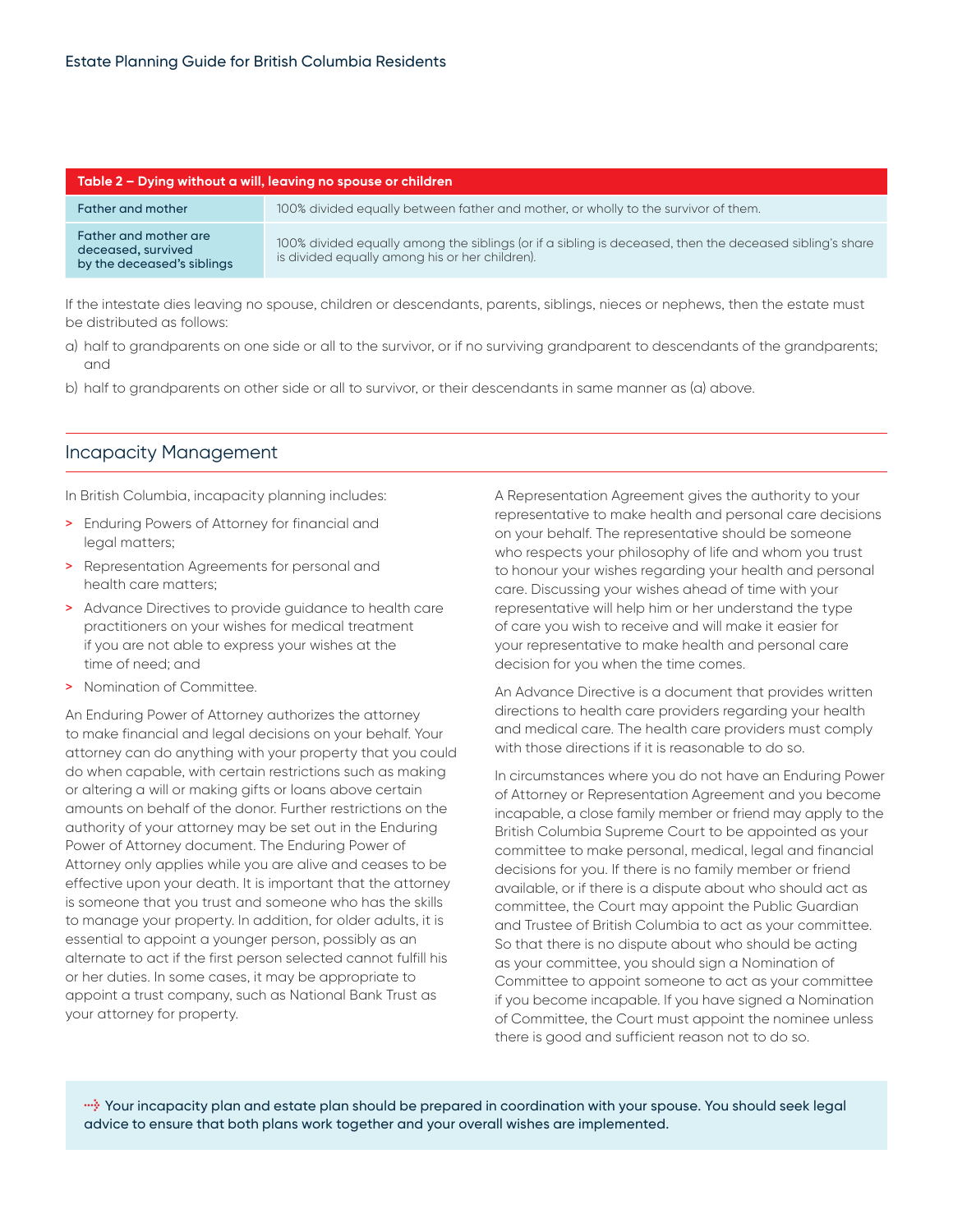### Probate Facts

Probate is the process by which an executor applies to the Supreme Court of British Columbia for confirmation that your will is valid under the laws of British Columbia. The court will confirm that your will is valid under the laws of British Columbia by issuing a "Grant of Probate."

In British Columbia, probate fees are charged to your estate along with a \$200 court filing fee upon the application for probate. The fees are calculated on a British Columbia resident's real and personal property as set out in Table 3.

| Table 3* – Probate fees in British Columbia |                                                                         |  |
|---------------------------------------------|-------------------------------------------------------------------------|--|
| <b>Estate value</b>                         | Fee                                                                     |  |
| Under \$25,000                              | N/A                                                                     |  |
| \$25,000 to \$50,000                        | \$6 for every \$1,000<br>(or portion thereof) + \$200 flat fee          |  |
| \$50,000.01 and more                        | $$150 + $14$ for every \$1,000<br>(or portion thereof) + \$200 flat fee |  |

\* As of December 2016.

These fees can be minimized in a variety of ways, including:

- > Gifting during your lifetime
- > Designating beneficiaries for benefit plans such as RRSPs, RRIFs, TFSAs, pension plans and for life insurance policies or products
- > Transferring real property into joint tenancy
- > Adding joint owners to bank and investment accounts; and
- > Transferring property into a trust during your lifetime

Please note that the above techniques do not replace the need to have a will in place. They are merely additional tools for transferring assets.

There are significant advantages and disadvantages with each of the planning techniques presented here. If you focus too much on avoiding probate fees, your plan may have unintended consequences. For example, you may create trusts in your will and also designate beneficiaries for your major assets such as your RRIF and insurance policies. The end result may be that your estate avoids probate on these assets, but there may be insufficient assets with which to establish the trusts because the assets are no longer part of your estate that is subject to the terms of your will. In many of these cases, the probate fees saved will be less than the potential benefits of trust planning and proper will drafting. In addition, transferring property into joint ownership can lead to reduced control over your assets during your lifetime and potential disputes among your heirs after your death.

*l* We strongly recommend that you have a discussion with your legal advisor before implementing any of these options to ensure they fit with your overall estate plan.